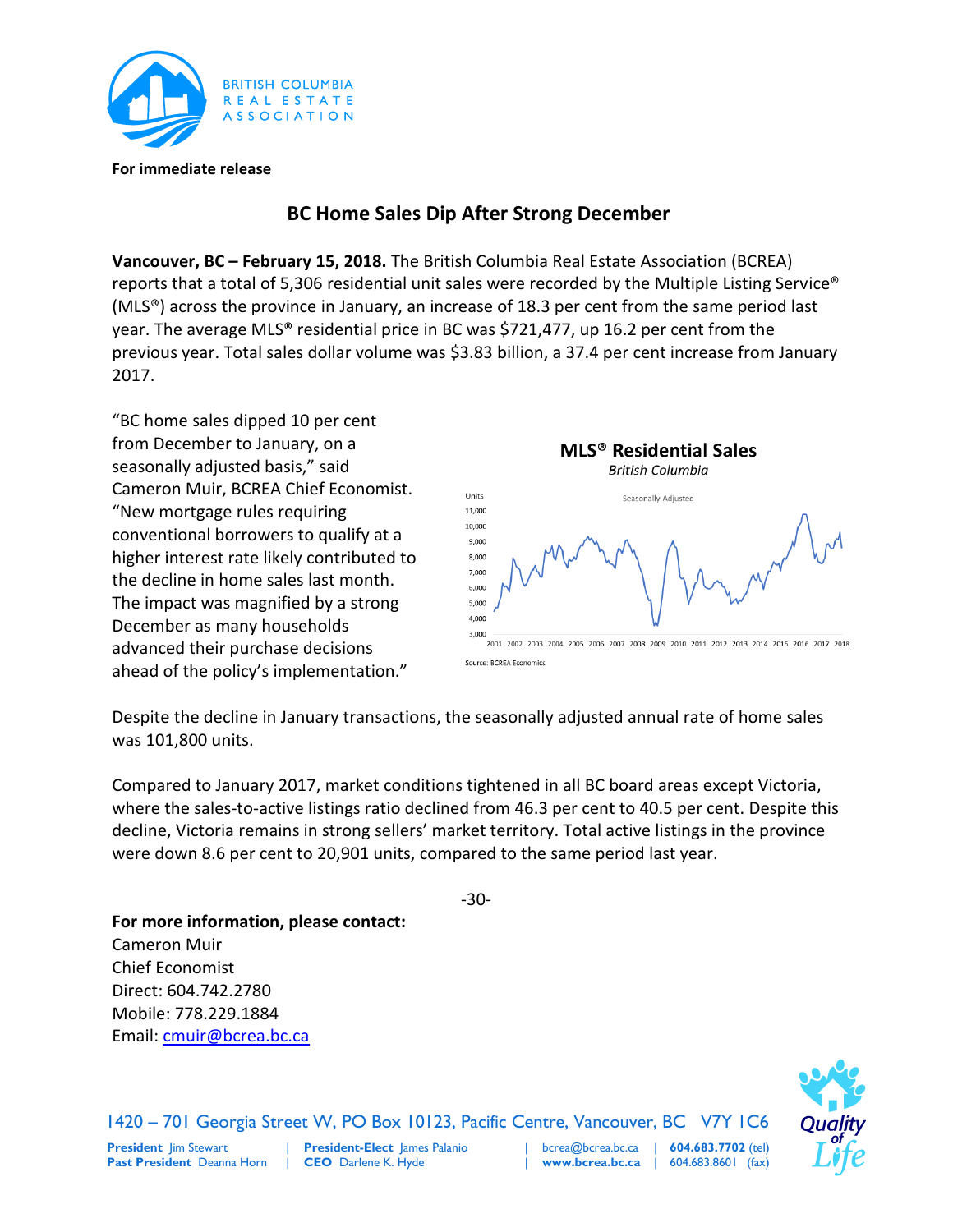| <b>Board</b>              | <b>Average Price</b>                                |                                                     |             |                                                                  | <b>Active Listings</b>                                           | Sales-to-Active-Listings |                                                                |                                                                |
|---------------------------|-----------------------------------------------------|-----------------------------------------------------|-------------|------------------------------------------------------------------|------------------------------------------------------------------|--------------------------|----------------------------------------------------------------|----------------------------------------------------------------|
|                           | January 2018<br>Residential<br>Average Price<br>(5) | January 2017<br>Residential<br>Average Price<br>(5) | %<br>change | January 2018<br>Residential<br><b>Active Listings</b><br>(Units) | January 2017<br>Residential<br><b>Active Listings</b><br>(Units) | % change                 | January 2018<br>Residential<br>Sales to Active<br>Listings (%) | January 2017<br>Residential<br>Sales to Active<br>Listings (%) |
| <b>BC Northern</b>        | 264,120                                             | 261,206                                             | 1.1         | 1,623                                                            | 1,814                                                            | $-10.5$                  | 14.2                                                           | 10.5                                                           |
| Chilliwack                | 477,586                                             | 432,043                                             | 10.5        | 663                                                              | 747                                                              | $-11.2$                  | 27.8                                                           | 24.4                                                           |
| <b>Fraser Valley</b>      | 726,760                                             | 631,852                                             | 15          | 2,949                                                            | 3,334                                                            | $-11.5$                  | 38.8                                                           | 27.4                                                           |
| Greater Vancouver         | 1,036,968                                           | 878,242                                             | 18.1        | 7,529                                                            | 7,834                                                            | $-3.9$                   | 24.5                                                           | 19.8                                                           |
| Kamloops                  | 382,320                                             | 323,165                                             | 18.3        | 858                                                              | 1,078                                                            | $-20.4$                  | 18.5                                                           | 12.3                                                           |
| Kootenay                  | 295,625                                             | 285,127                                             | 3.7         | 1,423                                                            | 1,747                                                            | $-18.5$                  | 10.7                                                           | 8.1                                                            |
| Okanagan Mainline         | 523,402                                             | 439,473                                             | 19.1        | 2,171                                                            | 2,189                                                            | $-0.8$                   | 20.7                                                           | 16.1                                                           |
| <b>Powell River</b>       | 438,728                                             | 288,241                                             | 52.2        | 60                                                               | 87                                                               | $-31$                    |                                                                | 25.3                                                           |
| South Okanagan            | 409,488                                             | 376,670                                             | 8.7         | 714                                                              | 792                                                              | $-9.8$                   | 18.8                                                           | 12.8                                                           |
| Northern Lights           | 248,298                                             | 243,167                                             | 2.1         | 334                                                              | 357                                                              | $-6.4$                   | 9.3                                                            | 4.2                                                            |
| Vancouver Island          | 424,345                                             | 383,211                                             | 10.7        | 1,572                                                            | 1,925                                                            | $-18.3$                  | 34.7                                                           | 22.5                                                           |
| Victoria                  | 709,191                                             | 589,082                                             | 20.4        | 1,005                                                            | 970                                                              | 3.6                      | 40.5                                                           | 46.3                                                           |
| <b>Provincial Totals*</b> | 721,477                                             | 621,093                                             | 16.2        | 20,901                                                           | 22,874                                                           | -8.6                     | 25.4                                                           | 19.6                                                           |

## **January 2018 Residential Average Price, Active Listings and Sales-to-Active-Listings Data by Board**

\*Numbers may not add due to rounding

## **January 2018 BC Residential Multiple Listing Service® Data by Board**

|                           |                                        | Dollar Volume (000s)                   |          | <b>Units</b>                                        |                                                     |          |  |  |
|---------------------------|----------------------------------------|----------------------------------------|----------|-----------------------------------------------------|-----------------------------------------------------|----------|--|--|
| <b>Board</b>              | January 2018<br>Residential Sales (\$) | January 2017<br>Residential Sales (\$) | % change | January 2018<br><b>Residential Sales</b><br>(Units) | January 2017<br><b>Residential Sales</b><br>(Units) | % change |  |  |
| <b>BC Northern</b>        | 60,747                                 | 49,629                                 | 22.4     | 230                                                 | 190                                                 | 21.1     |  |  |
| Chilliwack                | 87,876                                 | 78,632                                 | 11.8     | 184                                                 | 182                                                 | 1.1      |  |  |
| <b>Fraser Valley</b>      | 830,687                                | 577,513                                | 43.8     | 1,143                                               | 914                                                 | 25.1     |  |  |
| <b>Greater Vancouver</b>  | 1,914,244                              | 1,363,911                              | 40.3     | 1,846                                               | 1,553                                               | 18.9     |  |  |
| Kamloops                  | 60,789                                 | 42,981                                 | 41.4     | 159                                                 | 133                                                 | 19.5     |  |  |
| Kootenay                  | 44,935                                 | 40,203                                 | 11.8     | 152                                                 | 141                                                 | 7.8      |  |  |
| Okanagan Mainline         | 235,008                                | 155,134                                | 51.5     | 449                                                 | 353                                                 | 27.2     |  |  |
| <b>Powell River</b>       | 10,968                                 | 6,341                                  | 73       | 25                                                  | 22                                                  | 13.6     |  |  |
| South Okanagan            | 54,871                                 | 38,044                                 | 44.2     | 134                                                 | 101                                                 | 32.7     |  |  |
| Northern Lights           | 7,697                                  | 3,648                                  | 111      | 31                                                  | 15                                                  | 106.7    |  |  |
| Vancouver Island          | 231,692                                | 166,313                                | 39.3     | 546                                                 | 434                                                 | 25.8     |  |  |
| Victoria                  | 288,641                                | 264,498                                | 9.1      | 407                                                 | 449                                                 | $-9.4$   |  |  |
| <b>Provincial Totals*</b> | 3,828,155                              | 2,786,846                              | 37.4     | 5,306                                               | 4,487                                               | 18.3     |  |  |

\*Numbers may not add due to rounding

**\*\*NOTE:** The Northern Lights Real Estate Board (NLREB) became part of the South Okanagan Real Estate Board (SOREB) on May 1, 2011.